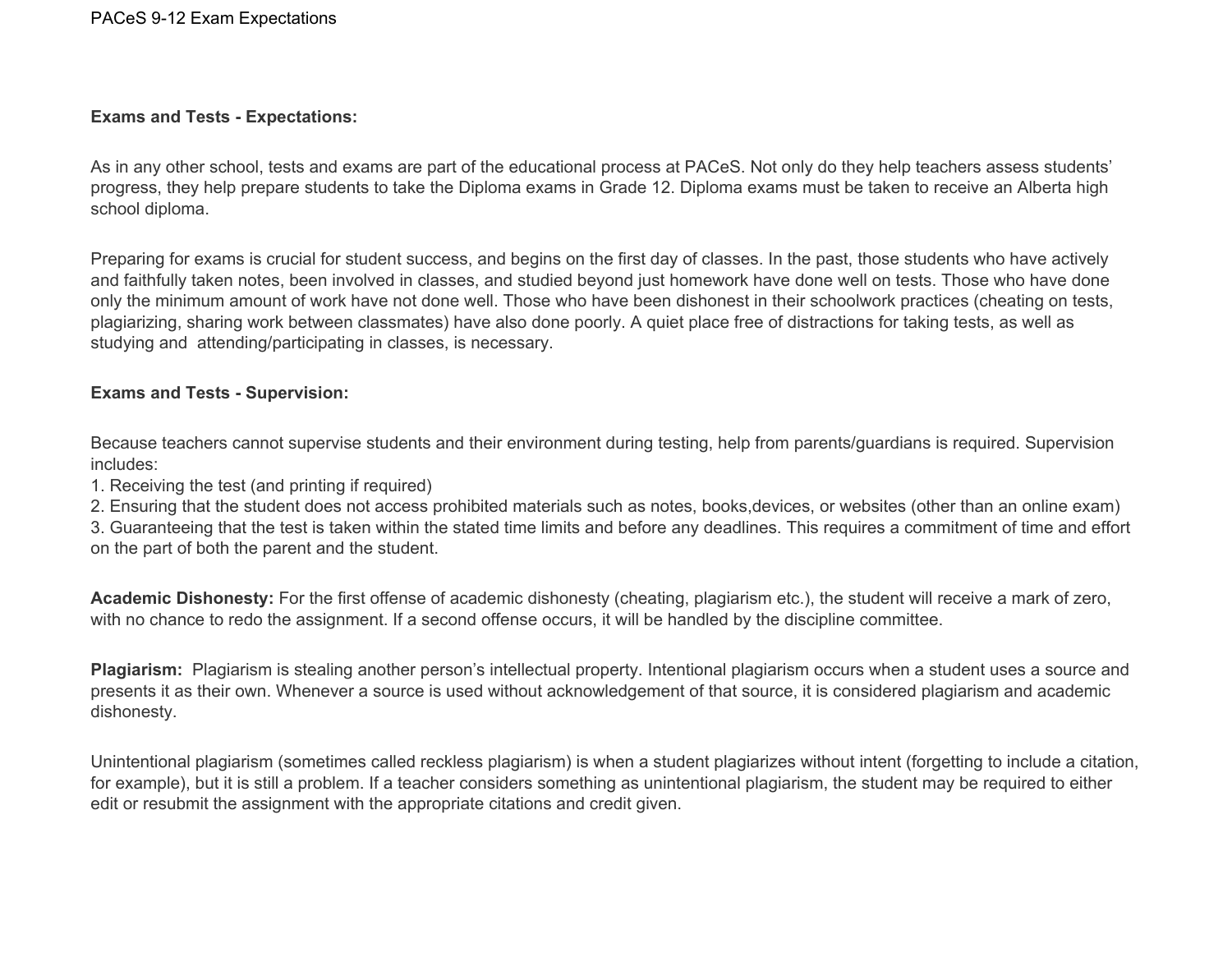- ★ Plagiarism includes:
	- Buying essays or using other's work
	- Borrowing passages from any text without identifying the source and author
	- Copying and pasting from websites, texts, answer keys, etc.
	- "Collaborating" (i.e. working together and using the same answers) without express permission from the teacher
	- Using "apps" to produce work (i.e. for math or chemistry)
- $\star$  Students can avoid penalties for plagiarism by:
	- Knowing what plagiarism is.
	- Paying attention to teachers' requirements for assignments.
	- Conducting good and responsible research (taking good notes, keep track of sources used, creating proper citations and works citeds).
	- Using a plagiarism checker. There are many online sites that quickly check for problems.
	- Asking for help when unsure as to whether something is plagiarized or not.
	- $\circ$

## **Testing/Supervision Expectations:**

Parents/Guardians/Supervisors are required to call teacher when they are ready to begin the exam. If you do not have a long distance plan, you can text the teacher and they will call you back. Before the exam begins, the teacher must hear from the adult who is supervising the test. Our goal is to strengthen the awareness and understanding between the teachers and school **families in regards to testing, in an effort to best support the students academic achievement.**

| <b>Teacher</b>                              | <b>Classes</b>                               | <b>Expectations</b>                                                                                                                                                                                                                                                                                                                                                                                                                                                                                                                                                                                                                                        |
|---------------------------------------------|----------------------------------------------|------------------------------------------------------------------------------------------------------------------------------------------------------------------------------------------------------------------------------------------------------------------------------------------------------------------------------------------------------------------------------------------------------------------------------------------------------------------------------------------------------------------------------------------------------------------------------------------------------------------------------------------------------------|
| Mrs. Desjardins<br>403-505-4678<br>Whatsapp | French 10,<br><b>Religious Studies</b><br>15 | The exam will be sent to parent's email the morning of writing.<br>The parent is to call at the beginning of the exam and email after the exam has been<br>submitted.<br>It is recommended to supervise as the student scans and submits their tests to Google<br>classroom.<br>The test must be completed during assigned time limits, in one time<br>block, no breaks.<br>The student may not use external resources to complete the exam (No textbooks, study<br>$\blacksquare$<br>notes or French/English dictionaries, no google translate). The student will only need a<br>pencil/eraser and the printed exam.<br>Parents must supervise all exams. |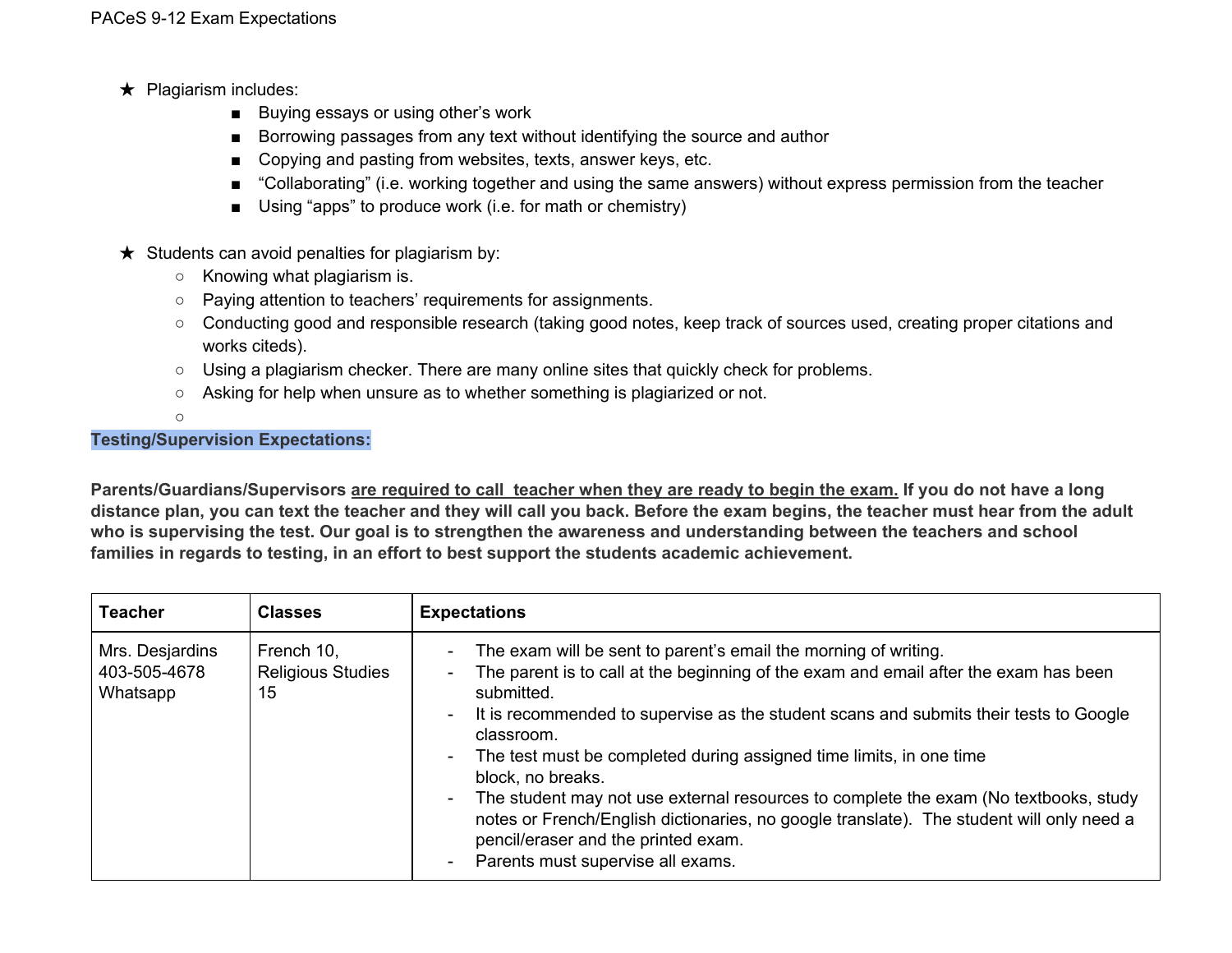| Mr. Dubyna<br>403-550-1588<br>-WhatsApp                                           | SS 10, SS 9, RS<br>$7-9$                                             | SS 9:<br>-In Google Forms<br>-1 midterm and 1 final exam (Which they can NOT use their notes on)<br>-Request that exams be completed within a specific length of time (Call when beginning exam)<br>SS 10:<br>-In Google Forms-16 Chapter quizzes (Which they can use their notes)<br>-1 midterm exam and 1 final exam (Which they can NOT use their notes on)<br>-Request that exams be completed within a specific length of time (Call when beginning exam)                                                                                                                                                                                                                                                             |
|-----------------------------------------------------------------------------------|----------------------------------------------------------------------|----------------------------------------------------------------------------------------------------------------------------------------------------------------------------------------------------------------------------------------------------------------------------------------------------------------------------------------------------------------------------------------------------------------------------------------------------------------------------------------------------------------------------------------------------------------------------------------------------------------------------------------------------------------------------------------------------------------------------|
| Mrs. MacDonald<br>780-893-2145<br>Google Hangouts<br>Google Duo                   | ELA 9, ELA 10,<br>ELA 20, ELA 30,<br>SOC 20, SOC 30,<br><b>RS 25</b> | Exams will be completed in Google Forms and a word processing program (Google<br>Docs, Word, WordPerfect, etc.)<br>Exams include unit tests, midterms and final exams<br>Exams must be completed outside of class time and on the date assigned<br>Parents are expected to call before the exam begins, and email when the exam ends<br>For most exams, a time limit of 3 hours is expected unless provisions have been made<br>through an ISP<br>Parents must ensure that students do not use external sources (websites, textbooks,<br>notes, etc) to complete the exam.<br>Phones or portable internet devices should not be within reach<br>$\overline{\phantom{a}}$<br>Quizzes will be administered during class time |
| Mr. Okimi<br>905-807-5923<br>Google Hangouts<br>- Free calling w/in<br>N.America. | Math 9, Math 10C,<br>Math 20-1, Math<br>$30-1$                       | Exams must be completed outside of class time on a specific date.<br>$+$<br>Exams will be emailed to parent address the morning of the test - please ensure students<br>$+$<br>cannot access parent email.<br>Call when about to begin test.<br>$+$<br>Exams completed on paper, with calculator only - no help or other resources. Calculator<br>$\pm$<br>may not be an app/program.<br>Internet connected devices may not be accessed during the test.<br>$\pm$<br>Complete within continuous time limit - no breaks.<br>$\pm$<br>Parents should supervise student while they scan and submit the test through Google<br>$\pm$<br>Classroom.                                                                             |